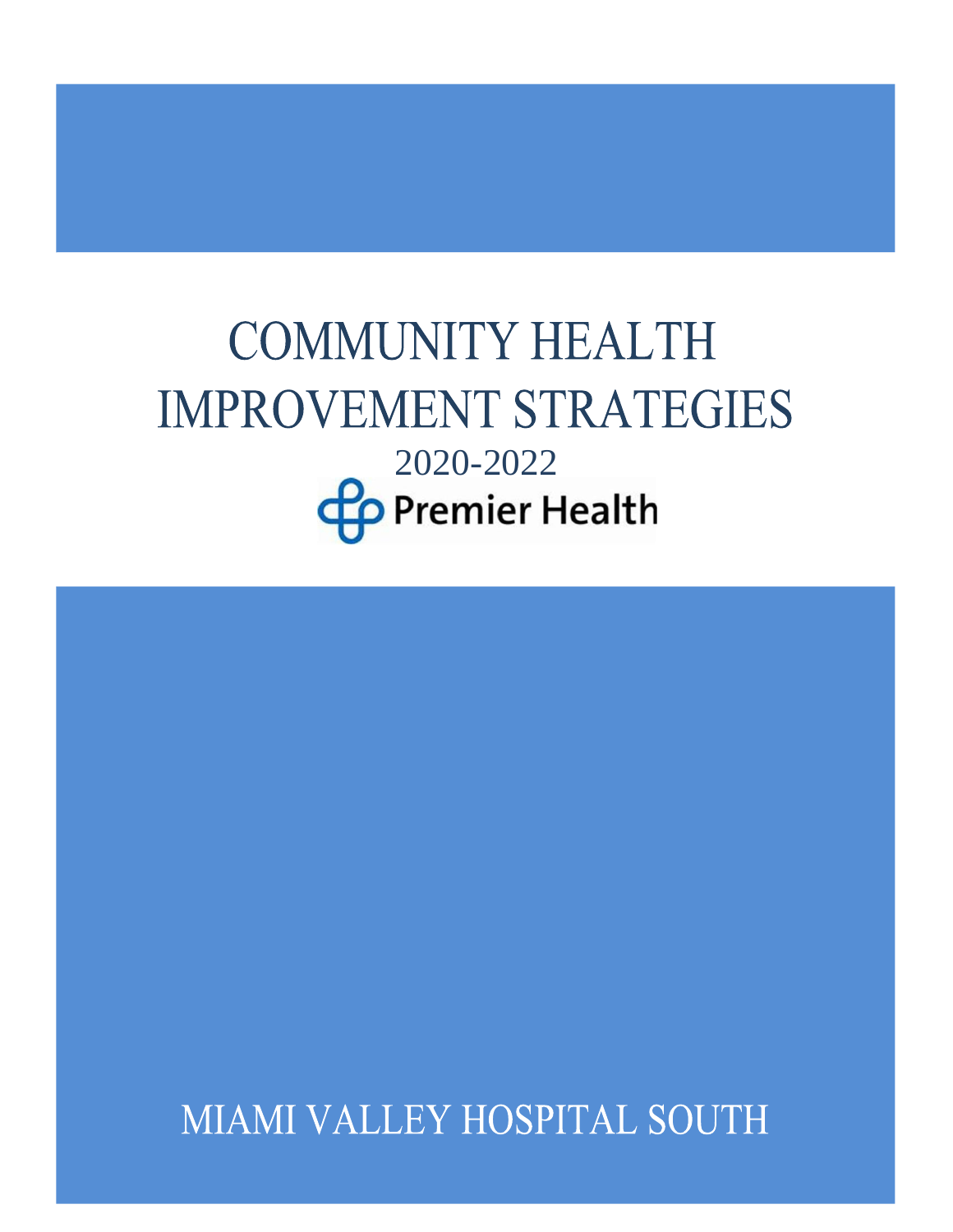Miami Valley Hospital South is part of Premier Health, the largest private, nonprofit, comprehensive health care system in Southwest Ohio. Miami Valley Hospital South is committed to improving the health of the communities it serves with high quality, costcompetitive health services. Miami Valley Hospital South is located in Centerville, Ohio. It offers emergency care, maternity care, a spine and joint center, sports medicine services, comprehensive cancer center, and much more. It has earned Advanced Disease-Specific Care Certification for Acute Stroke Ready Hospital from The Joint Commission and the American Heart Association/American Stroke Association.

## Mission

We will improve the health of the communities we serve with others who share our commitment to provide high quality, cost-competitive health services.

## Communities Served

The primary service areas identified for Miami Valley Hospital South are Greene and Montgomery Counties in Ohio.

## Prioritization of CHNA Community Health Needs

#### *Criteria for Prioritizing*

The priorities for Miami Valley Hospital South are the top community health needs identified in the Community Health Needs Assessment (CHNA). Five health issues achieved consensus as high priorities by these participants and were supported by the secondary data. They align with Premier Health's approach to community health, which has focused on substance abuse; hunger and food insecurity; physical literacy and chronic disease; and access to care and services to improve birth outcomes.

#### *Prioritization Process*

Priorities were determined by the number of votes in community meetings; the number and percentage of mentions on surveys; and, for secondary data, data worse than state or national data, trending in the wrong direction, and impacting multiple counties. Hospital leaders met on September 18, 2019. They endorsed the priorities identified in the CHNA and discussed appropriate implementation strategies.

#### *Priorities*

Among the health and non-health needs identified in the CHNA, Miami Valley Hospital South's top priorities will be:

- Access to care and/or services
- Chronic disease
- Healthy behaviors
- Substance abuse and mental health

#### Process for Strategy Development

Premier Health's System Director for Community Benefits, Shaun Hamilton, convened the hospital team to develop the implementation strategies for these priorities. Assisting the team was consultant Gwen Finegan, who also led the CHNA process.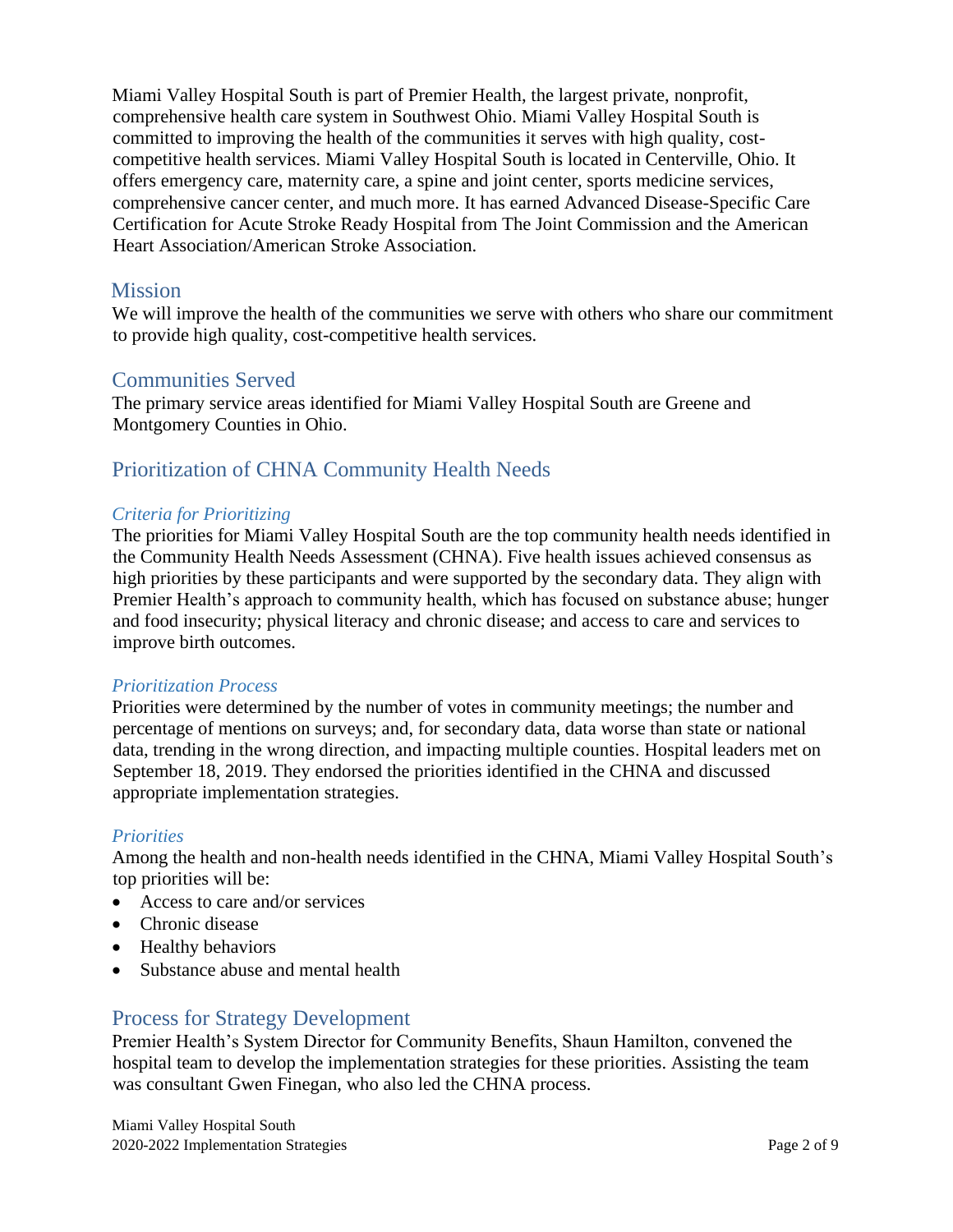Participants at the September 18, 2019 meeting included:

- Joann Ringer, Vice President and Chief Operating Officer
- Catherine Hall, Vice President, Operations and Associate Chief Nursing Officer
- Yonathan Kebede, Vice President, Hospital Operations, Miami Valley Hospital (MVH)
- Jenny Lewis, President, MVH Foundation
- Walter Burnell, Oncology Integrated Services, Miami Valley Hospital South (MVHS) Cancer Center
- Mary Jackson, Director, Medical Imaging, Miami Valley Hospital
- Steven Bower, Nurse Manager, Emergency Department
- Beth Larsen, Trauma Program Manager
- Cristlyn Johnston, Director, Non-Clinical Operations
- Stephanie Carter, Manager, MVHS Patient Access
- Mark Weaver, Manager, Perioperative Services, MVHS Surgery
- Roopsi Narayan, Director, Fidelity Health Care
- Colleen Smith, Director of Substance Abuse Services, Samaritan Behavioral Health Inc.
- Jason Bang, Nurse Manager, MVHS Orthopedic Services
- Bethany Hanenkrat, Nurse Manager, MVHS Patient Care Unit
- Heather Daum, Nurse Manager, MVHS Patient Care Unit
- John Eckelberry, Director, MVH Nutrition
- Vanessa Sandarusi, Director MVH RIO/Neurosciences
- Laura Gottron, MD, Physician
- Shaun Hamilton, Director, Community Health
- Gwen Finegan, Consultant

From January 27, 2020 to February 20, 2020, Roopsi Narayan, Director, Premier Community Health and System Community Benefits, held phone call meetings and exchanged emails with the following individuals from within Premier Health:

- Dr. Joseph Allen, Family Physician
- Dr. Marc Belcastro, Chief Medical Officer and VP, Medical Affairs
- Diane Ewing, Chief Liaison-CEO and VP, Government Affairs
- Cathy Hall, VP, Operations, Miami Valley Hospital South
- Barbara Johnson, Chief Operating Officer, Premier Health
- Kathryn Johnson, Director, Organizational Learning
- Peggy Mark, Chief Nursing Officer, Premier Health
- Joanne Morgan, System VP, Pharmacy Operations
- Amanda Musser, Nursing Director, Obstetrics, Miami Valley Hospital South
- Alex Pohlman, Director, TeleHealth
- Patrick Ray, Director, Capital Reporting & Tax Compliance
- Nancy Robie, VP, Operations, Premier Physician Network Primary Care
- Candace Skidmore, VP, Emergency/Trauma Service Lines
- Colleen Smith, Samaritan Behavioral Health Inc.
- Paula Thompson, CEO and President, Fidelity Health Care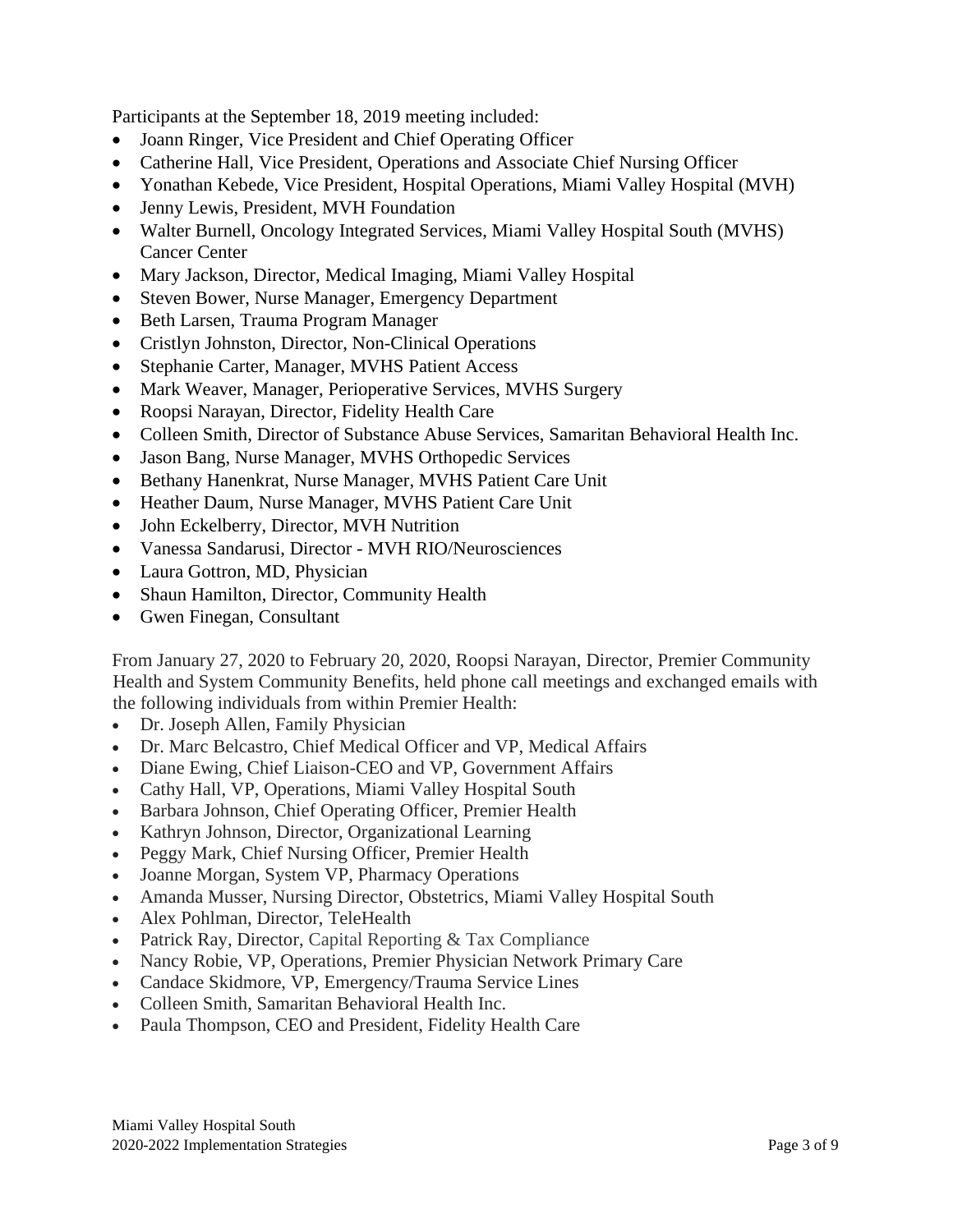From GDAHA

• Lisa Henderson, Vice President, Health Initiatives, Greater Dayton Area Hospital Association

Face-to-face meetings occurred with:

- Executive Sponsors on January 14, 2020: Thomas Parker, Peggy Mark, Dr. Marc Belcastro, Yonathan Kebede, Paula Thompson, Roopsi Narayan, and Diane Ewing
- Birth Outcomes Discussions on January 31, 2020 with Dr. Marc Belcastro, Marianne Pohlman (Marketing and Outreach Manager – Help Me Grow), Terra Williams, Gina McFarlane, Roopsi Narayan; and on February 7, 2020 with Dr. Marc Belcastro, Roopsi Narayan, and Paula Thompson.
- Food Insecurity Discussion on February 12, 2020: Peggy Mark, Elizabeth Morgan, and Roopsi Narayan
- Overdose Response Discussion on February 11, 2020: Thomas Parker, Paula Thompson, and Roopsi Narayan

A description of their proposed strategies follows below.

## Description of Strategies

#### **ACCESS TO CARE/SERVICES**

#### **ER Virtual Care**

- **Sponsor:** Alex Pohlman, Director of Telehealth
- **Budget:** \$24,000 for first two carts and peripheral devices. \$12,000 for each site where services are expanded.
- **Metrics:** Number of new sites, number of residents served, reason for consultations, Emergency Department transfers/hospitalization rates, and patient and clinician satisfaction.
- **Health issue:** As nursing facilities are called upon to care for higher-acuity patients and drive better outcomes at a fraction of the cost of a hospitalization, systems are required that deliver quality physicians to the bedside at times of change of condition.
- **Intervention's goal:** The goal of the program is to facilitate early treatment of conditions, reduce emergency room transfers and hospitalizations, and reduce care costs for residents. The long-term plan is to expand ER Virtual Care to nursing facilities across our market and expand service offerings to include specialties such as neurology, wound care, and behavioral health.
- **Description:** Video consultation with a doctor can expedite evaluation or treatment for patients at nursing facilities or at home. ER Virtual Care uses real-time video and audio for an Emergency Medicine physician to treat a patient remotely. By removing geographical boundaries, the hospital can leverage available providers from a distance to provide support and treat patients. This telemedicine solution can help address unnecessary transfer of nursing home and assisted living residents to hospitals by allowing access to emergency medicine specialists for after hour and weekend coverage.
- **Background:** The closure of Good Samaritan Hospital led to an increased demand in services at MVH-North. Clinical and operational leadership identified an opportunity to leverage telemedicine and help treat patients that present with low acuity symptoms to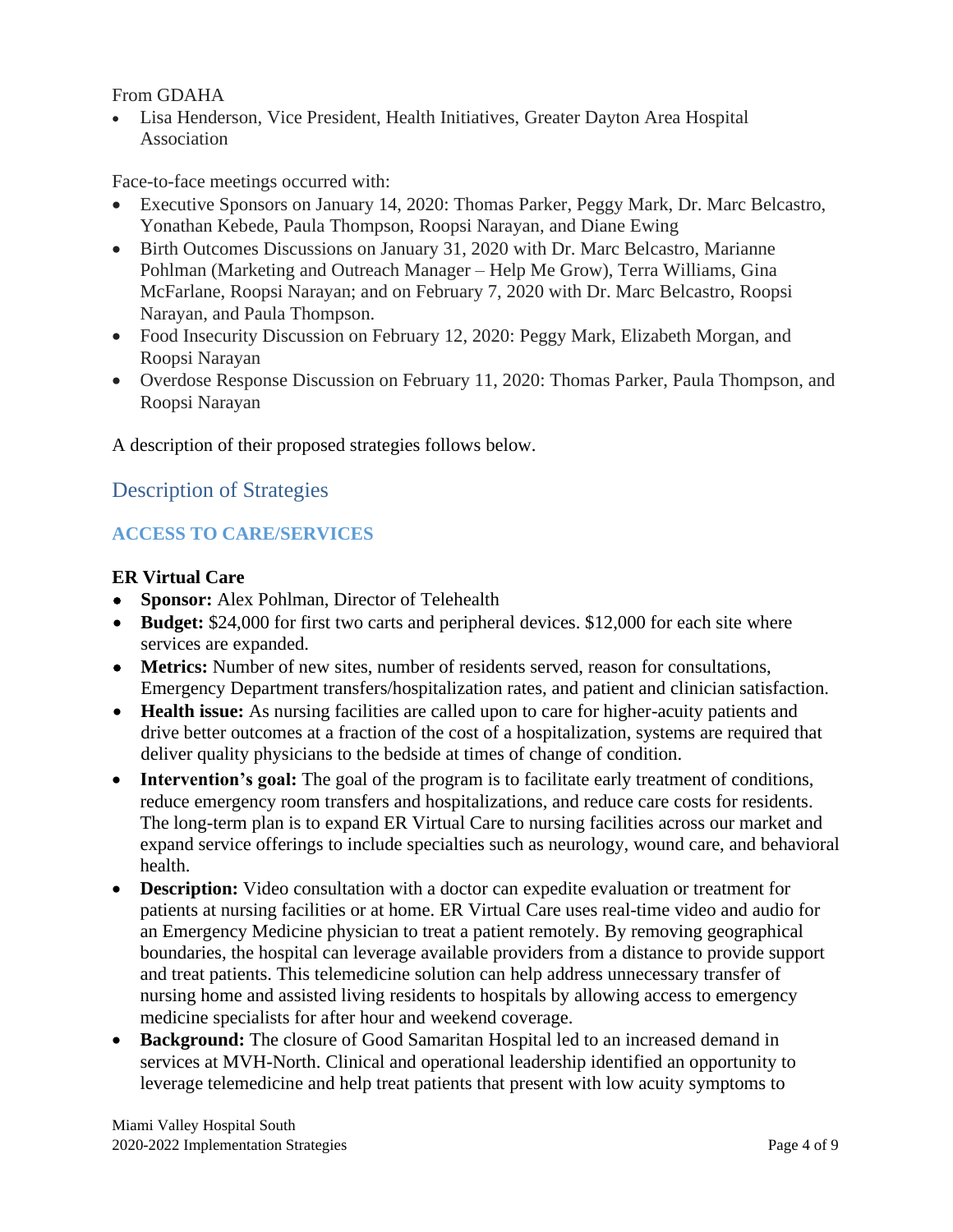expedite treatment and reduce wait times. Initial results on utilization and patient satisfaction were positive and expanded Premier Health's scope for inclusion of community partner facilities. Nursing facilities are challenged with caring for higher acuity patients. The service promotes Premier Health's mission in providing highest quality of care at the right time and right place.

• **Partners**: Miami Valley Emergency Specialists, SpringMeade Health Center, and Koester Pavilion.

## **ACCESS TO CARE/SERVICES AND CHRONIC DISEASE**

#### **Community Health Voucher Program**

- **Sponsor:** Roopsi Narayan, Director, Premier Community Health and System Community Benefits
- **Budget:** \$51,000 is projected for 2020-22 cycle, shared among 3 hospitals
- **Metrics**: For the 3-year period, a projected 183 women will be served by the Community Health Voucher Program among Miami Valley Hospital, Miami Valley Hospital North, and Miami Valley Hospital South. Expanded eligibility for BCCP impacted the number of women who needed to utilize Good Samaritan Hospital Foundation funding. However, the same women who enrolled in BCCP will likely need this coverage next year, since the BCCP only covers bi-yearly screenings. The Miami Valley Hospital Foundation also funds this program. In 2020, the Program Coordinator and Community Engagement Specialist began negotiating additional services that can be covered by this funding. They are in the process of determining how to refer and cover clients for services at the High-Risk Breast centers (Miami Valley Hospital South and Miami Valley Hospital North). There has also been discussion about the feasibility of using these funds to offset the costs of prosthetics and other needed items for women who have mastectomies. These projects are new and ongoing, but it is anticipated that they will lead to a higher utilization of this funding.
- **Health issue:** This program supplements the State of Ohio's funding to encourage women to be screened for breast cancer and cervical cancer. It provides financial assistance to women who are not eligible for the State program, and it also covers diagnostic testing and biopsies.
- **Intervention's goal:** The mission of the voucher program is to provide financial assistance to detect breast and cervical cancers at the earliest stage to uninsured and under-insured community residents.
- **Description:** The following services are covered by this program: screening mammograms; diagnostic mammograms; breast ultrasounds; breast biopsy; surgical consult (breast); Pap tests; clinical breast exams; colposcopies; and educational materials.
- **Background:** This program is funded through the Good Samaritan Hospital Foundation, the Miami Valley Hospital Foundation, and other community donations. Clients must be uninsured or underinsured (copayment, deductible, coinsurance) with income at or below 400% of Federal Poverty Level.
- **Partners**: Atrium Medical Center, Good Samaritan Hospital Foundation, Upper Valley Medical Center Foundations, Miami Valley Hospital Foundation (Help Her Fight), Kroger, Breast Cancer Foundation, and Kuhns Brothers.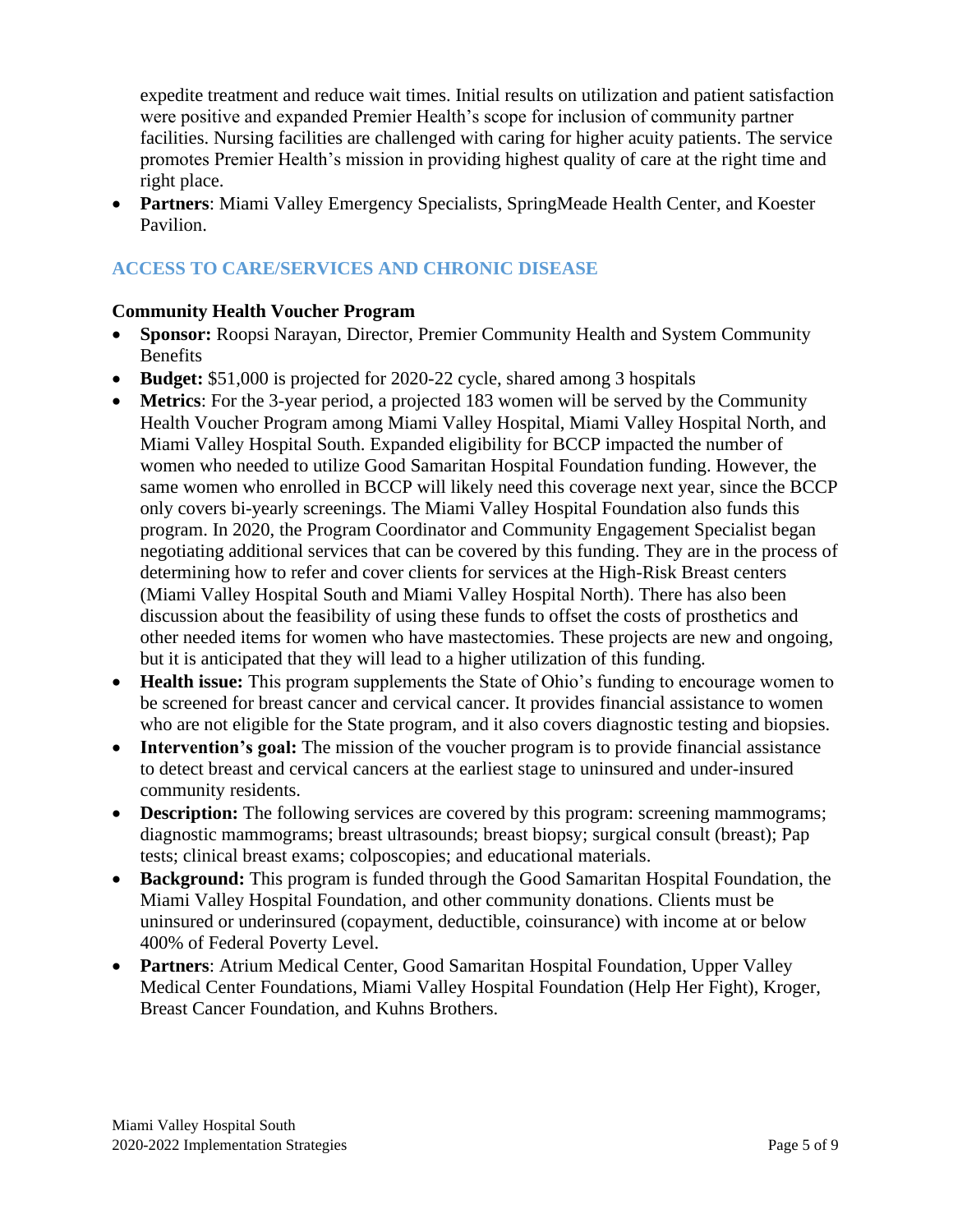## **INFANT MORTALITY**

#### **Healthcare COPE (Cost of Poverty Experience) Training**

- **Sponsor:** Marc Belcastro, D.O., Chief Medical Officer and VP, Medical Affairs
- **Budget:** \$51,644 for training across the system.
- **Metrics:** Pre-, post- and follow-on-surveys are administered to participants and volunteers to evaluate their perceptions of poverty. The pre- and post-surveys occur as people enter the event and then following the debrief. The follow-on survey is sent later.
- **Health issue:** Infant mortality for black infants in Montgomery County is disproportionately higher than for white infants. This is the fifth worse rate in Ohio. Prematurity accounts for 50% of the deaths of black infants. Maternal stress is a significant factor in premature labor, and black mothers face multiple stressors from daily encounters with racism. The lack of progress in the region to combat infant mortality leads to this deeper level of training for maternity nursing staff and hospital leaders.
- **Intervention's goal:** The goal is to improve interactions with low-income and minority families to ensure culturally appropriate and trauma-informed care is consistently delivered.
- **Description:** Participation deepens the understanding of the realities of poverty and implicit bias; improves professional approach and connections; develops practices to help bridge the health equity gap; and builds partnerships with the community to improve health outcomes. Ten COPE training sessions will involve 428 participants, of whom 85% will be nurses. The program started in January 2020 and concludes in April 2020. Premier Health currently has two trained COPE facilitators and the necessary equipment. Part of the program will be to train two more COPE facilitators.
- **Background:** COPE is a tool that helps hospitals build a culture and infrastructure to deliver care that is equitable for all patient populations. A Healthcare version is targeted for health professionals.
- **Partner:** Think Tank and Samaritan Behavioral Health Inc.

## **CHRONIC DISEASE AND HEALTHY BEHAVIORS**

#### **Oncology Exercise Program**

- **Sponsor:** Cathy Hall, Vice President, Operations and Associate Chief Nursing Officer, Miami Valley Hospital South
- **Budget:** \$35,000 annually
- **Metrics:** Pre- and post- physical fitness parameters (aerobic capacity, muscular strength, muscular endurance, body composition) as well as psychosocial parameters are tracked. The psychosocial component evaluates depression, anxiety, quality of life, and cancer-related fatigue. As part of the exercise prescription, the patient's MET level is monitored. MET levels (metabolic equivalents) correspond to Activities of Daily Living.
- **Health issue:** Exercise assists in cancer recovery.
- **Intervention's goal:** The goal is to return the cancer survivor to their pre-cancer diagnosis functional status, or better. The target is for a patient to reach 2 MET levels from inception of program to graduation.
- **Description:** The Oncology Exercise Rehab program was designed specifically for those diagnosed with cancer. In a group setting, certified instructors tailor the classes to the patient's individual needs and abilities. Pre- and post-assessments measure strength,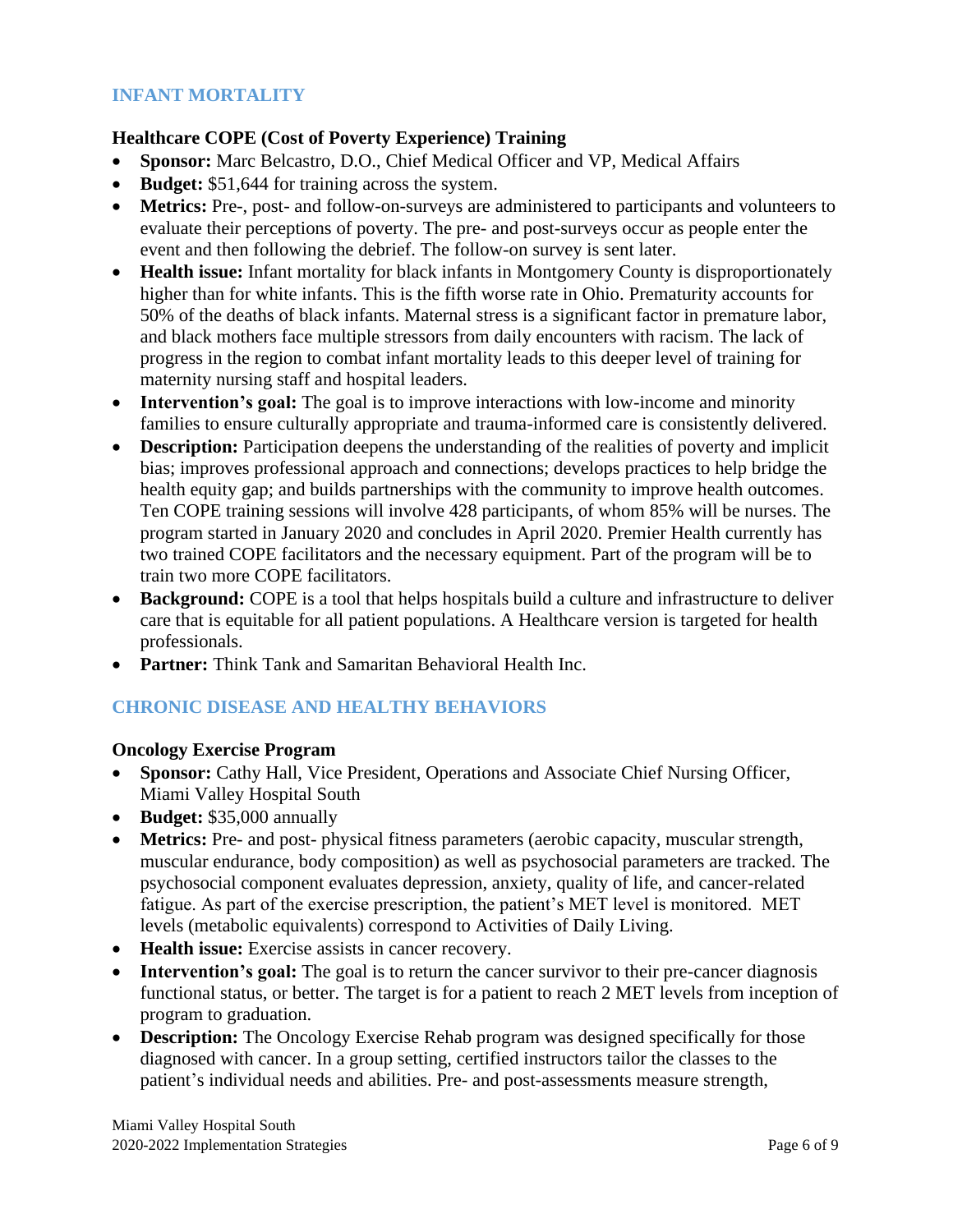endurance, cardiorespiratory fitness, flexibility, and body composition. It is a 12-week, twice-a-week, program.

**Background:** The program is offered at no charge due to the generosity of the local community. Data from the first cohort reflected positive significant differences for every patient in most parameters, both physical and psychosocial, based on the pre- and postassessments. Many patients presented with a MET of 2-3 and graduated with a MET of 4-6+.

• **Partners:** Maple Tree Cancer Alliance, St. Leonard, Upper Valley Medical Center, Miami Valley Hospital North, Atrium Medical Center, Dayton Physicians, and Miami Valley Hospital Foundation

### **The Daily Mile**

- **Sponsor:** Roopsi Narayan, Director, Premier Community Health and System Community Benefits
- **Budget:** \$9,750 initial investment. In-kind donated labor equivalent to 0.28 FTE each year for 3 years.
- **Metrics:** Expansion to at least two more school districts in the region
- **Health Issue:** Healthy Behaviors
- **Intervention's Goals:** The goal is to present physical activity as an important opportunity that shapes health, development and future physical activity behavior in children. Children will experience higher levels of fitness, lower body fat, and stronger bones and muscles with an increase in physical activity levels.
- **Description:** Regular physical activity also benefits the mental and social health of children. The Daily Mile is a wellness intervention developed in Scotland, designed to increase physical activity levels during the school day by encouraging children to participate in a jog or run, at their own pace – with walking kept to a minimum. The Daily Mile objectives coincide with Healthy People 2020 objectives — to target younger children through physical activity in childcare settings.
- **Background:** The Daily Mile currently influences physical activity behavior at four schools, positively affecting 340 students during the 2019-2020 school year. The Daily Mile was developed in 2012 and primarily featured in Scotland and England schools; however, its positive impact on the children resulted in participation from over 10,943 schools and nurseries worldwide and 2,309,784 students. Premier Health and the involved partners introduced the first Daily Mile pilot program in 2018. The pilot program resulted in a 52.7% participation rate in which 80% (of the students participating) demonstrated growth in their level of endurance. The success of The Daily Mile can be credited to the partnership between the organizations and the school's educators. Premier and the community agencies involved with the project continue to work to expand the program within local school districts.
- **Partners:** Dayton Children's Hospital; Public Health Dayton & Montgomery County; Five Rivers MetroParks; Centerville City School District; Miamisburg City School District; and Centerville-Washington Park District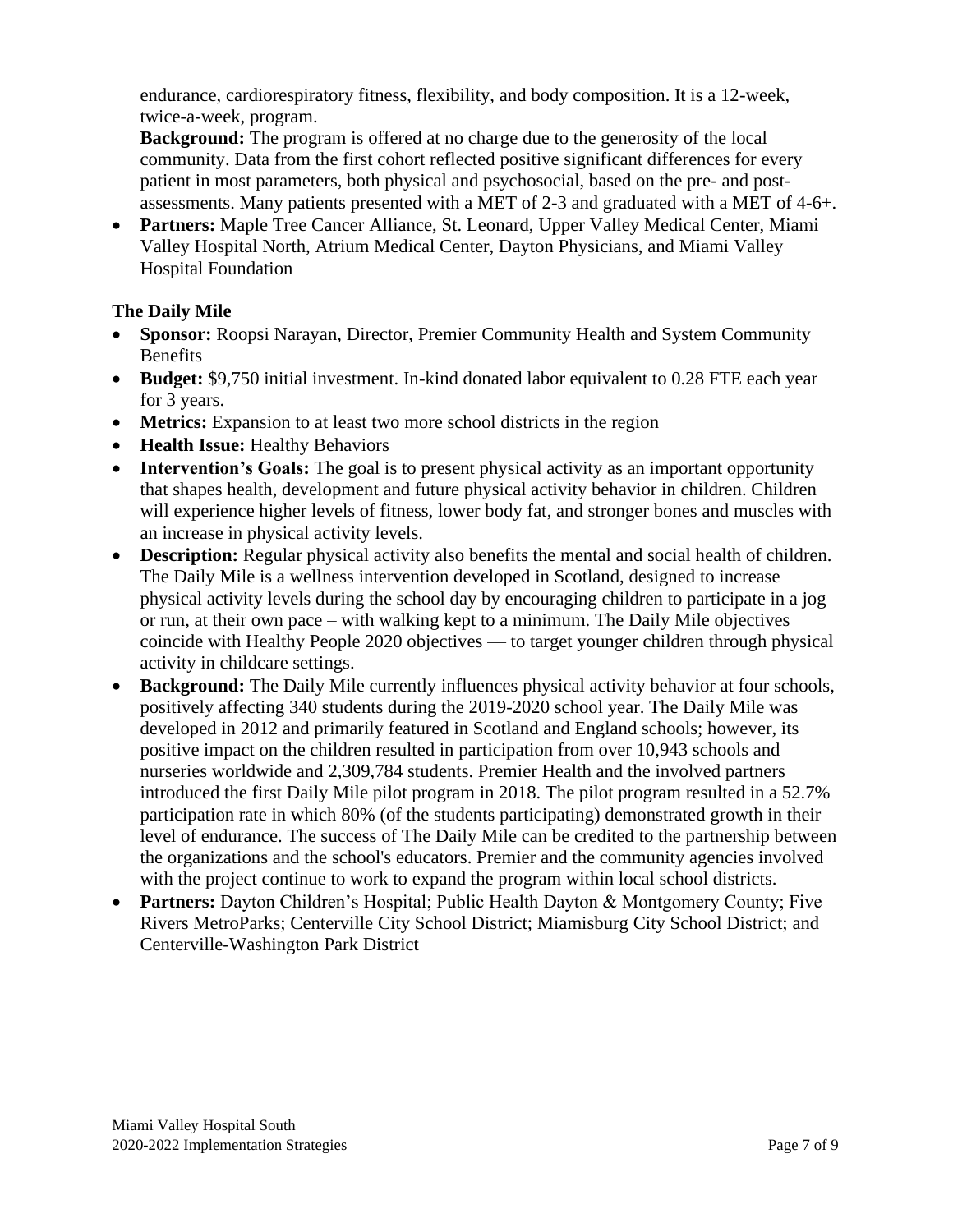## **SUBSTANCE ABUSE AND MENTAL HEALTH**

#### **PRESTO (PRomoting Engagement for Safe Training of Opioids)**

- **Sponsor:** Nancy Robie, Vice President, Operations, Premier Physician Network
- **Budget:** Annual in-kind donation of executive's time, equivalent to 0.04 FTE
- **Metrics:** Attract at least 38 primary care providers to participate in the research study. Their participation will help the researchers test and develop an efficient and effective protocol to guide other providers
- **Health issue:** Ohio is one of the state's hardest hit by the nation's opioid crisis. Ohio's rate of unintentional opioid overdose rate was nearly three times the U.S. average in 2017. According to the Ohio Department of Health, 80% of Ohioans who died from an overdose in 2016 had a history of opioid prescriptions.
- **Intervention's goal:** Premier Health will recruit system-wide to attract at least 38 of the 150 primary care providers that Wright State University will train in how to engage patients to taper down their opioid prescription use.
- **Description:** The PRESTO protocol is modeled on the SBIRT approach of screening, brief intervention, and referral to treatment. It incorporates CDC opioid prescribing guidelines, use of Ohio's prescription drug monitoring program, and motivational interviewing. Participating providers will agree to participate in the Ohio Automated Rx Reporting System (OARRS) and have de-identified prescribing data shared with investigators. They will participate in a 3 hour in-person training event as well as a 1-hour follow-up training about 4-6 weeks later. They will be encouraged to use the PRESTO protocol and motivational interviewing with appropriate patients. Each provider will receive \$1,000 for completion of the two training events to assist with the cost of attending. They will also receive 3 hours of continuing education credits. Full implementation is expected in late 2020 or early 2021.
- **Background:** The Ohio Department of Higher Education awarded funding to research substance use disorders. Wright State University received an award to train primary care providers in a prescription-tapering protocol known as PRESTO.
- **Partners:** Mercy Health, Wright State University

#### Accountability

The Chief Operating Officer is responsible for ensuring that strategies occur which meet the community needs, as outlined in this document. The System Director for Community Benefits will assist as a community liaison in collaborative efforts and will help coordinate system-wide initiatives.

# Significant Health Needs Addressed

Implementation Strategies, listed on the preceding pages, address the prioritized health needs:

- Access to care and/or services
- Chronic disease
- Healthy behaviors
- Substance abuse and mental health

In addition, infant mortality was addressed as a priority.